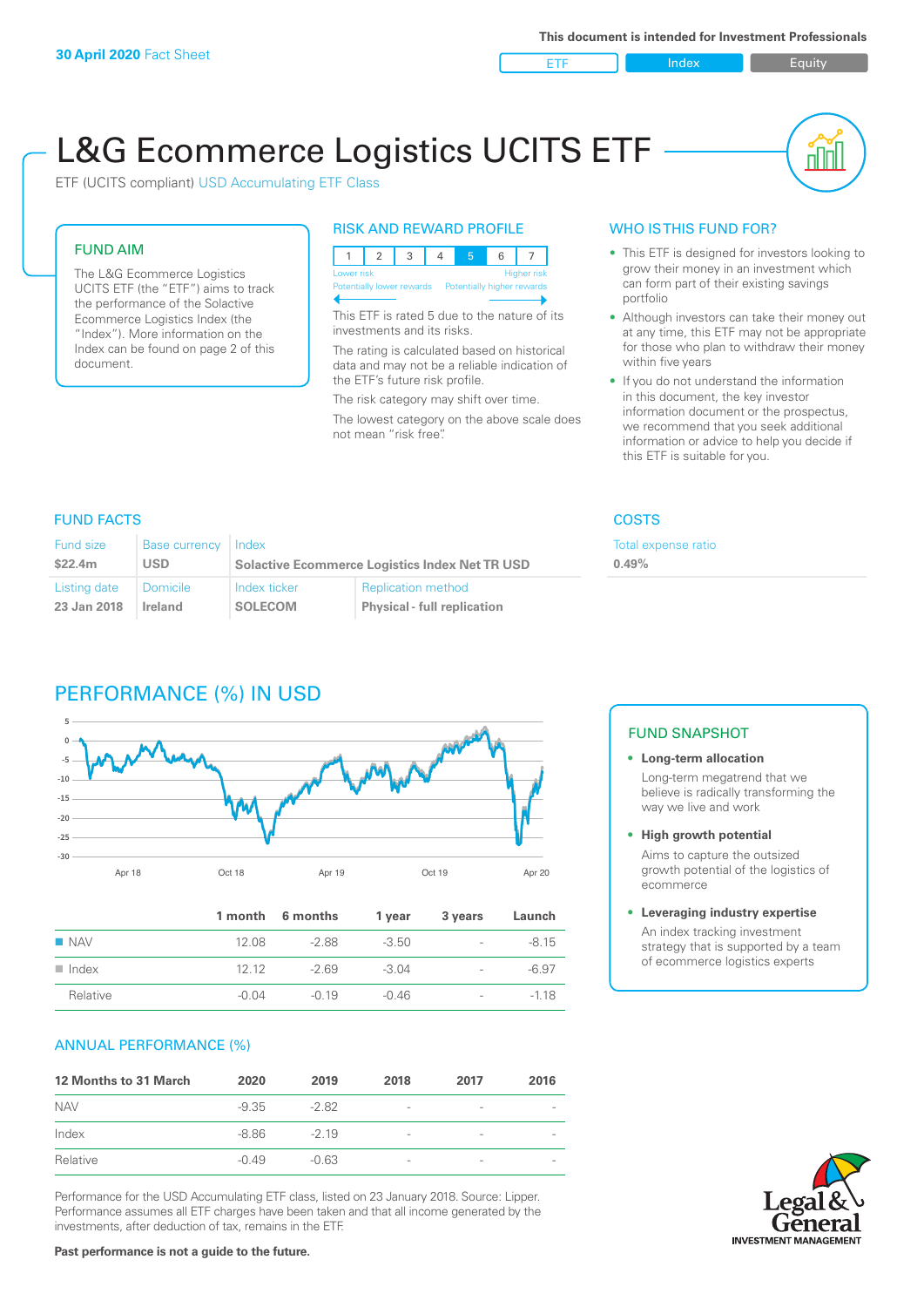### L&G Ecommerce Logistics UCITS ETF

ETF (UCITS compliant) USD Accumulating ETF Class

### INDEX BREAKDOWN

The breakdowns below relate to the Index. The ETF's portfolio may deviate from the below. All data source LGIM unless otherwise stated. Totals may not sum to 100% due to rounding.



### SECTOR (%)

| $\blacksquare$ Industrials | 55.8 |
|----------------------------|------|
| ■ Consumer Discretionary   | 25.3 |
| ■ Information Technology   | 13.7 |
| $\blacksquare$ Financials  | 2.6  |
| ■ Consumer Staples         | 25   |



## CURRENCY (%)

| $\blacksquare$ USD | 38.0 |
|--------------------|------|
| <b>JPY</b>         | 18.7 |
| <b>EUR</b>         | 15.8 |
| $H$ HKD            | 8.1  |
| $\blacksquare$ DKK | 5.5  |
| $\Box$ GBP         | 3.0  |
| CAD                | 2.9  |
| $K$ KRW            | 2.8  |
| NZD                | 2.7  |
| $\Box$ CHF         | 2.5  |
|                    |      |

■ Top 10 constituents 29.4% Rest of Index 70.6% No. of constituents in Index 37

### TOP 10 CONSTITUENTS (%)

| Manhattan Associates     | 3.1 |
|--------------------------|-----|
| Amazon                   | 3.1 |
| Ocado                    | 3.0 |
| eBay                     | 3.0 |
| <b>Descartes Systems</b> | 2.9 |
| Ryder                    | 29  |
| Li & Fung                | 29  |
| <b>DSV</b>               | 2.9 |
| Zalando                  | 2.8 |
| Hitachi Transport System | 28  |
|                          |     |

### INDEX DESCRIPTION

The Index aims to track the performance of a basket of stocks of logistics service providers and technology companies who are engaged in ecommerce.

The Index is comprised of companies which are publically traded on various stock exchanges around the world that provide (i) "logistics" services (i.e. the warehousing of goods or the fulfilment and delivery of goods) or (ii) software solutions to companies that provide logistic services in connection with "ecommerce" (i.e. the buying and selling of goods on the internet). A company is only eligible for inclusion in the Index if (1) it is of a sufficient size (determined by reference to the total market value of the proportion of its shares that are publically traded) and (2) it is sufficiently "liquid" (a measure of how actively its shares are traded on a daily basis).

The universe of companies out of which the Index selection is made is refreshed annually in April. However, the Index is reconstituted semi-annually in April and October in accordance with the full selection criteria and all companies are equally weighted within the Index. On a monthly basis, the weight of each company is assessed and, if any of them exceeds 15% of the Index, the weights of all companies are adjusted so that they are again equally weighted within the Index.

### INVESTMENT MANAGER

GO ETF Solutions LLP is the investment manager for each of the exchange traded funds (ETFs) issued by Legal & General UCITS ETF Plc and is responsible for the day-to-day investment management decisions for this ETF. The team is highly experienced with respect to all aspects relating to the management of an ETF portfolio, including collateral management, OTC swap trading, adherence to UCITS regulations and counterparty exposure and monitoring.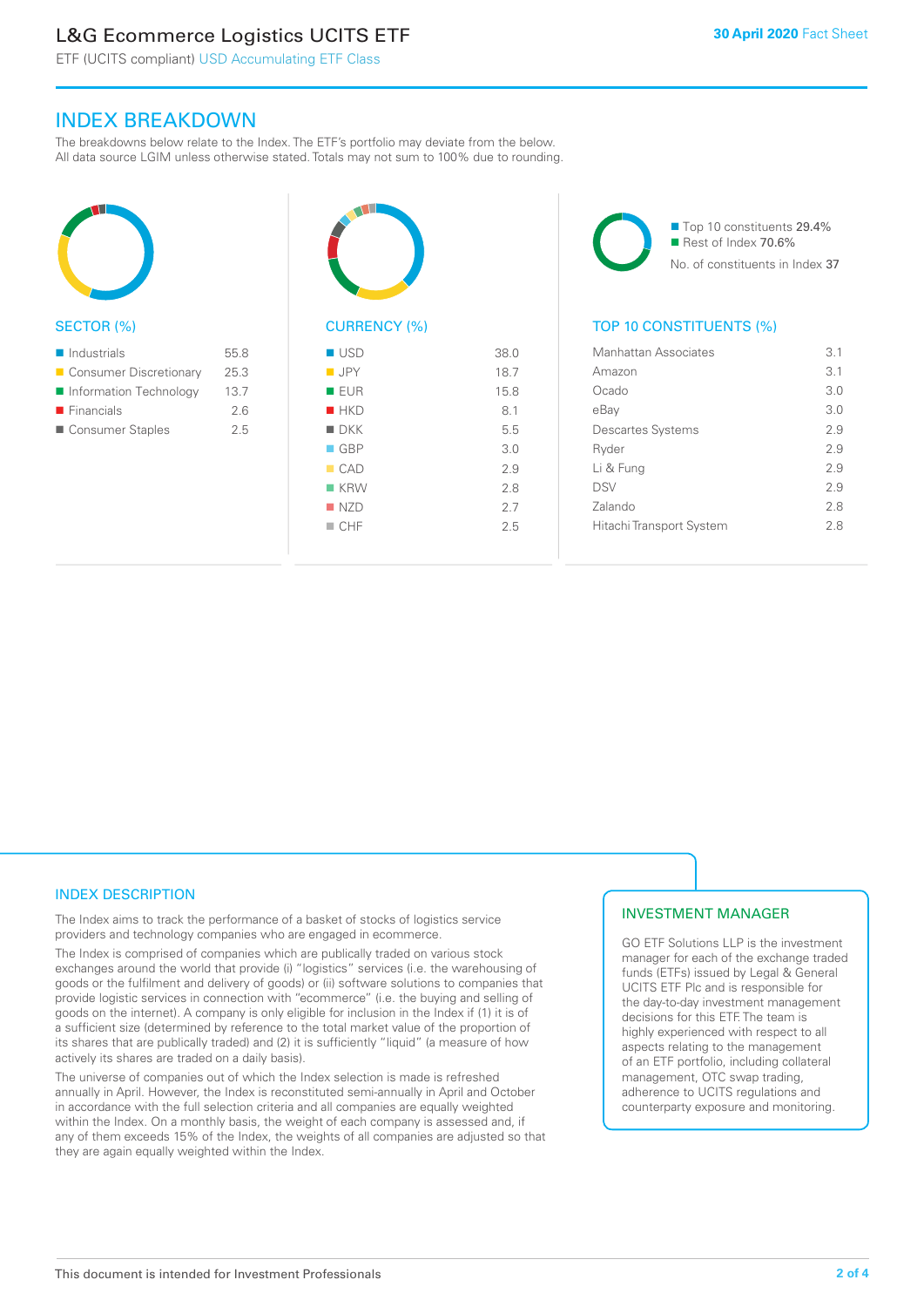### L&G Ecommerce Logistics UCITS ETF

ETF (UCITS compliant) USD Accumulating ETF Class

### KEY RISKS

- The value of an investment and any income taken from it is not guaranteed and can go down as well as up; you may not get back the amount you originally invested.
- An investment in the ETF involves a significant degree of risk. Any decision to invest should be based on the information contained in the relevant prospectus. Prospective investors should obtain their own independent accounting, tax and legal advice and should consult their own professional advisers to ascertain the suitability of the ETF as an investment.
- The value of the shares in the ETF is directly affected by increases and decreases in the value of the Index. Accordingly the value of a share in the ETF may go up or down and a shareholder may lose some or the entire amount invested.
- The ETF's ability to closely track the Index will be affected by its ability to purchase and/or sell the Index constituents and any legal or regulatory restrictions or disruptions affecting them.
- The ETF's ability to closely track the Index will also be affected by transaction costs and taxes incurred when adjusting its investment portfolio generally and/ or to mirror any periodic adjustments to the constituents of the Index. There can be no certainty that ETF shares can always be bought or sold on a stock exchange or that the market price at which the ETF shares may be traded on a stock exchange will reflect the performance of the Index.
- The ETF is subject to the risk that third party service providers (such as a bank entering into swaps with the ETF or the ETF's depositary) may go bankrupt or fail to pay money due to the ETF or return property belonging to the ETF.
- As the Index includes micro, small and medium-sized publicly traded companies, the ETF is subject to the risk that such companies may be more vulnerable to adverse business or economic events and greater and more unpredictable price changes than larger companies or the stock market as a whole.
- Companies that provide logistics services or software solutions to logistic service providers in connection with ecommerce are particularly vulnerable to changes in business cycles and general reductions in consumer spending resulting from recession or other economic factors. Such factors could lead to a decline in the value of the companies represented in the Index and therefore the ETF.

For more information, please refer to the key investor information document on our website **Z** 

### TRADING INFORMATION

| <b>Exchange</b>           | <b>Currency ISIN</b> |              | <b>SEDOL</b>   | <b>Ticker</b> | Bloomberg |
|---------------------------|----------------------|--------------|----------------|---------------|-----------|
| London Stock Exchange USD |                      | IE00BF0M6N54 | BFOM6N5 ECOM   |               | ECOM LN   |
| London Stock Exchange GBP |                      | IE00BF0M6N54 | <b>BF0M776</b> | <b>FCOG</b>   | FCOG IN   |
| Deutsche Börse            | EUR                  | IE00BF0M6N54 | <b>BF0M798</b> | FTI H         | ETLH GY   |
| Borsa Italiana            | <b>FUR</b>           | IE00BF0M6N54 | <b>BF0M787</b> | <b>FCOM</b>   | ECOM IM   |
| NYSE Euronext             | <b>FUR</b>           | IF00BF0M6N54 | BF0M7B0        | ECOM.         | FCOM NA   |

The currency shown is the trading currency of the listing.



### SPOTLIGHT ON LEGAL & GENERAL INVESTMENT MANAGEMENT

We are one of Europe's largest asset managers and a major global investor, with assets under management of €1,411.7 billion (as at 31 December 2019). We work with a wide range of global clients, including pension schemes, sovereign wealth funds, fund distributors and retail investors.

Source: LGIM internal data as at 31 December 2019. The AUM disclosed aggregates the assets managed by LGIM in the UK, LGIMA in the US and LGIM Asia in Hong Kong. The AUM includes the value of securities and derivatives positions.

### COUNTRY REGISTRATION



### TO FIND OUT MORE



#### **Index Disclaimer**

The L&G Ecommerce Logistics UCITS ETF (the "ETF") is not sponsored, promoted, sold or supported by Solactive AG. Nor does Solactive AG offer any express or implicit guarantee or assurance either with regard to the results of using the Index and/or Index trade mark or the Index price, at any time or in any other respect.

The Solactive eCommerce Logistics Index Net Total Return (the "Index") is calculated and published by Solactive AG. Solactive AG uses its best efforts to ensure that the Index is calculated correctly. Irrespective of its obligations towards Legal & General UCITS ETF Plc, Solactive AG has no obligation to point out errors in the Index to third parties including, but not limited to, investors and/or financial intermediaries of the ETF. Solactive AG does not guarantee the accuracy and/or the completeness of the Index or any related data, and shall not have any liability for any errors, omissions or interruptions therein.

Neither publication of the Index by Solactive AG, nor the licensing of the Index or Index trade mark, for the purpose of use in connection with the ETF, constitutes a recommendation by Solactive AG to invest capital in said ETF nor does it, in any way, represent an assurance or opinion of Solactive AG with regard to any investment in this ETF. In no event shall Solactive AG have any liability for any lost profits or indirect, punitive, special or consequential damages or losses, even if notified of the possibility thereof.